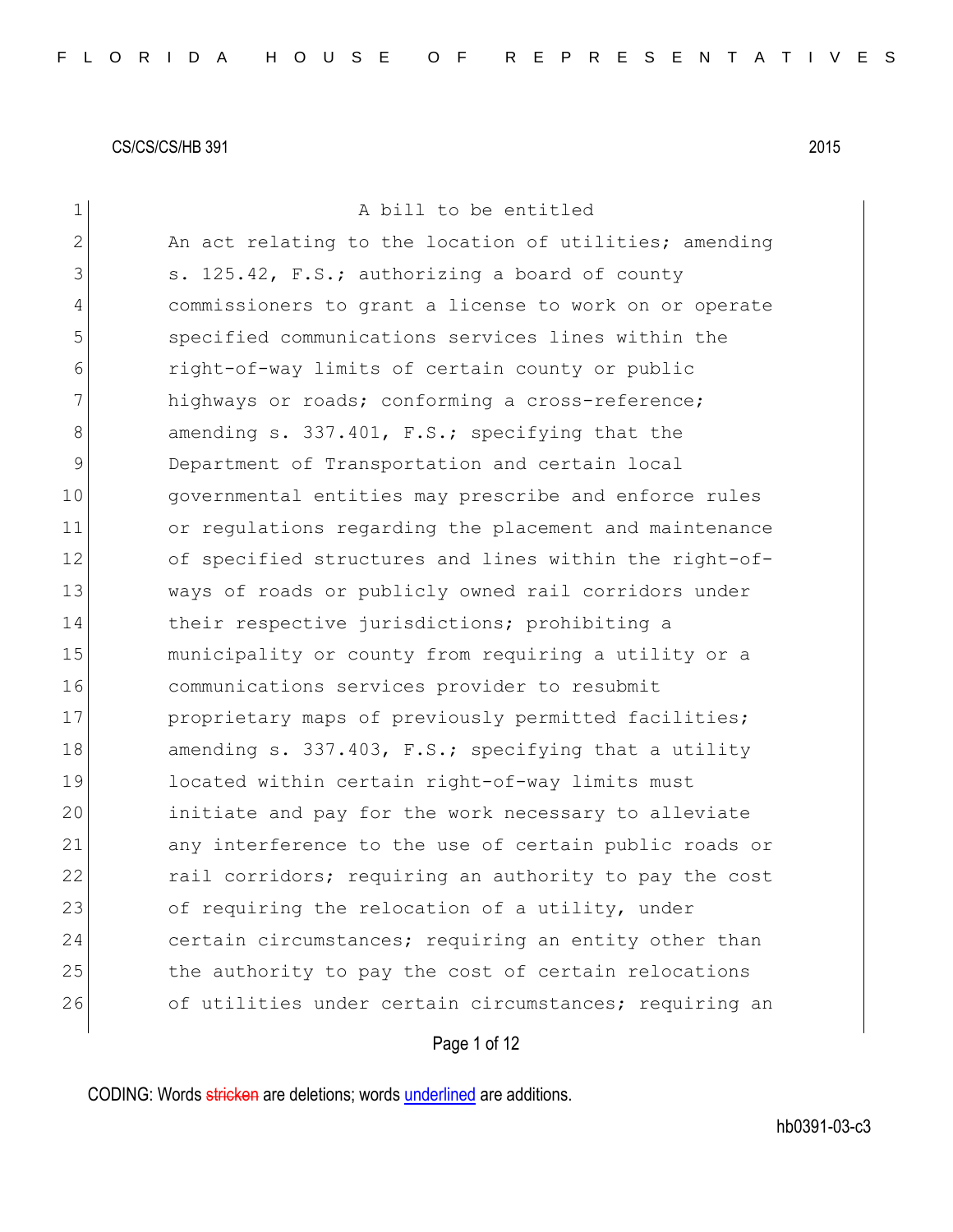| 27 | authority to pay the cost of utility work required to            |
|----|------------------------------------------------------------------|
| 28 | eliminate unreasonable interference within certain               |
| 29 | existing utility easements; providing a finding of               |
| 30 | important state interest; providing an effective date.           |
| 31 |                                                                  |
| 32 | Be It Enacted by the Legislature of the State of Florida:        |
| 33 |                                                                  |
| 34 | Section 1. Section 125.42, Florida Statutes, is amended to       |
| 35 | read:                                                            |
| 36 | 125.42 Water, sewage, gas, power, telephone, other               |
| 37 | utility, and television lines within the right-of-way limits of  |
| 38 | along county roads and highways.-                                |
| 39 | The board of county commissioners, with respect to<br>(1)        |
| 40 | property located without the corporate limits of any             |
| 41 | municipality, is authorized to grant a license to any person or  |
| 42 | private corporation to construct, maintain, repair, operate, and |
| 43 | remove lines for the transmission of water, sewage, gas, power,  |
| 44 | telephone, other public utilities, and television, or other      |
| 45 | communications services as defined in s. 202.11(1) under, on,    |
| 46 | over, across, or within the right-of-way limits of and along any |
| 47 | county highway or any public road or highway acquired by the     |
| 48 | county or public by purchase, gift, devise, dedication, or       |
| 49 | prescription. However, the board of county commissioners shall   |
| 50 | include in any instrument granting such license adequate         |
| 51 | provisions:                                                      |
| 52 | To prevent the creation of any obstructions or<br>(a)            |

Page 2 of 12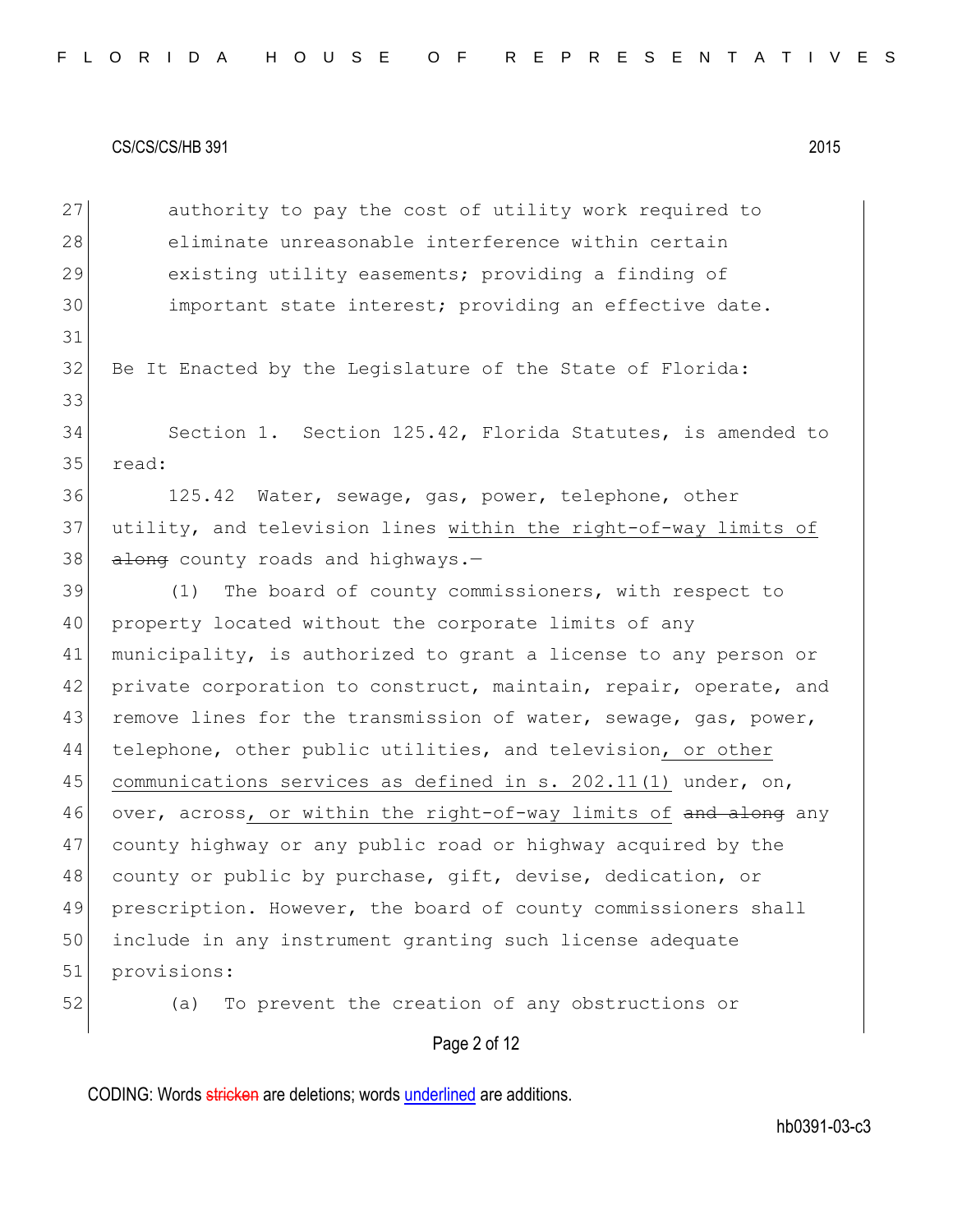53 conditions which are or may become dangerous to the traveling 54 public;

 (b) To require the licensee to repair any damage or injury to the road or highway by reason of the exercise of the privileges granted in any instrument creating such license and 58 to repair the road or highway promptly, restoring it to a condition at least equal to that which existed immediately prior 60 to the infliction of such damage or injury;

61 (c) Whereby the licensee shall hold the board of county 62 commissioners and members thereof harmless from the payment of 63 any compensation or damages resulting from the exercise of the 64 privileges granted in any instrument creating the license; and

65 (d) As may be reasonably necessary, for the protection of 66 the county and the public.

67 (2) A license may be granted in perpetuity or for a term 68 of years, subject, however, to termination by the licensor, in 69 the event the road or highway is closed, abandoned, vacated, 70 discontinued, or reconstructed.

71 (3) The board of county commissioners is authorized to 72 grant exclusive or nonexclusive licenses for the purposes stated 73 herein for television.

74 (4) This law is intended to provide an additional method 75 for the granting of licenses and shall not be construed to 76 repeal any law now in effect relating to the same subject.

77 (5) In the event of widening, repair, or reconstruction of 78 any such road, the licensee shall move or remove such water,

## Page 3 of 12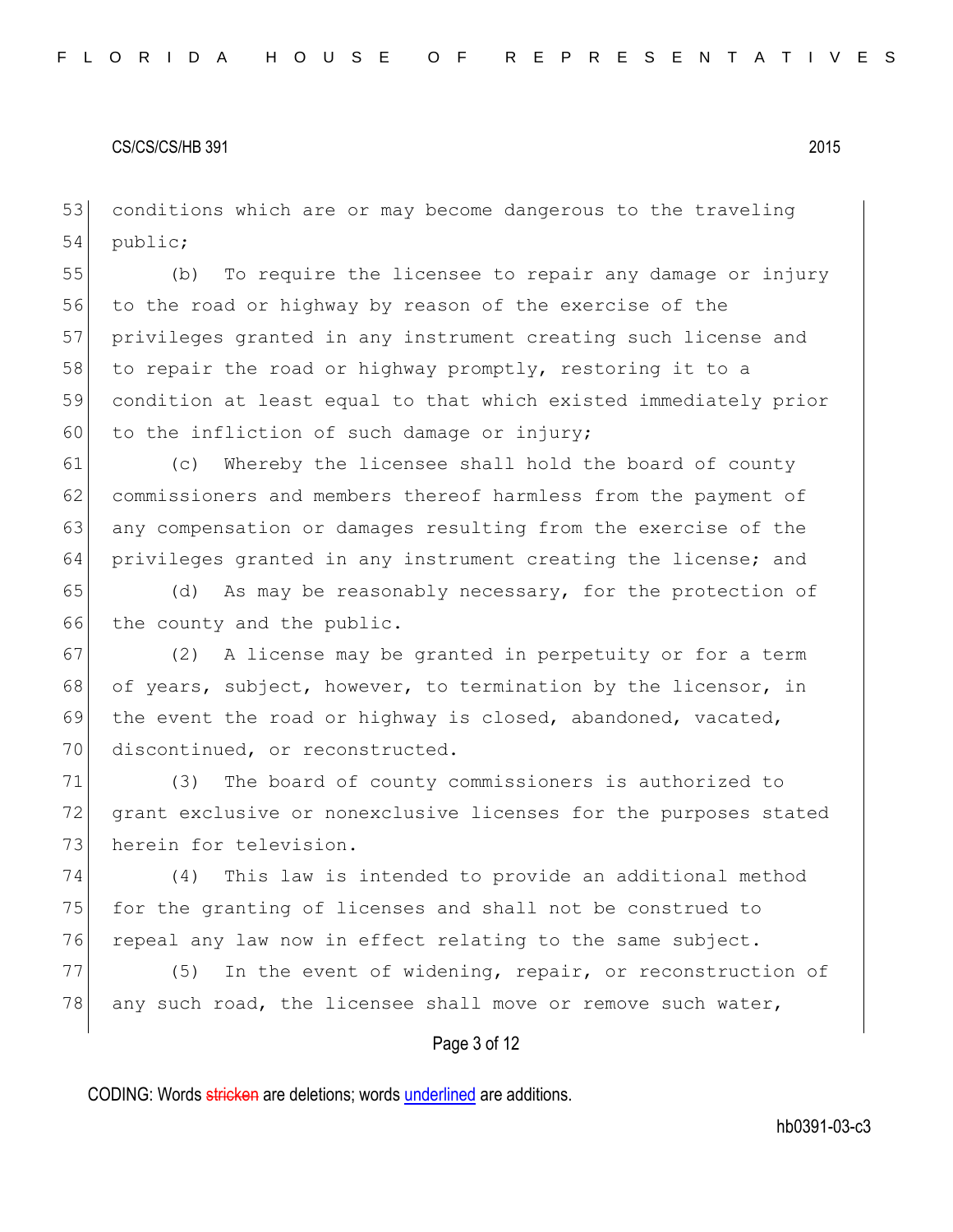79 sewage, gas, power, telephone, and other utility lines and 80 television lines at no cost to the county should they be found 81 by the county to be unreasonably interfering, except as provided 82 in s. 337.403(1)(d)-(j)  $337.403(1)(d)$ .

83 Section 2. Paragraph (a) of subsection (1), subsection 84 (2), and paragraph (b) of subsection (3) of section  $337.401$ , 85 Florida Statutes, are amended to read:

86 337.401 Use of right-of-way for utilities subject to 87 regulation; permit; fees.-

 $88$  (1)(a) The department and local governmental entities, 89 referred to in this section and ss. 337.402-337.404 <del>ss. 337.401-</del>  $90$   $337.404$  as the "authority," that have jurisdiction and control 91 of public roads or publicly owned rail corridors are authorized 92 to prescribe and enforce reasonable rules or regulations with 93 reference to the placing and maintaining  $\frac{1}{100}$  across,  $\frac{1}{100}$ 94 or within the right-of-way limits of any road or publicly owned 95 rail corridors under their respective jurisdictions any electric 96 transmission, telephone, telegraph, or other communications 97 services lines; pole lines; poles; railways; ditches; sewers; 98 water, heat, or gas mains; pipelines; fences; gasoline tanks and 99 pumps; or other structures referred to in this section and ss.  $100$  337.402-337.404 this section as the "utility." The department 101 may enter into a permit-delegation agreement with a governmental 102 entity if issuance of a permit is based on requirements that the 103 department finds will ensure the safety and integrity of 104 facilities of the Department of Transportation; however, the

# Page 4 of 12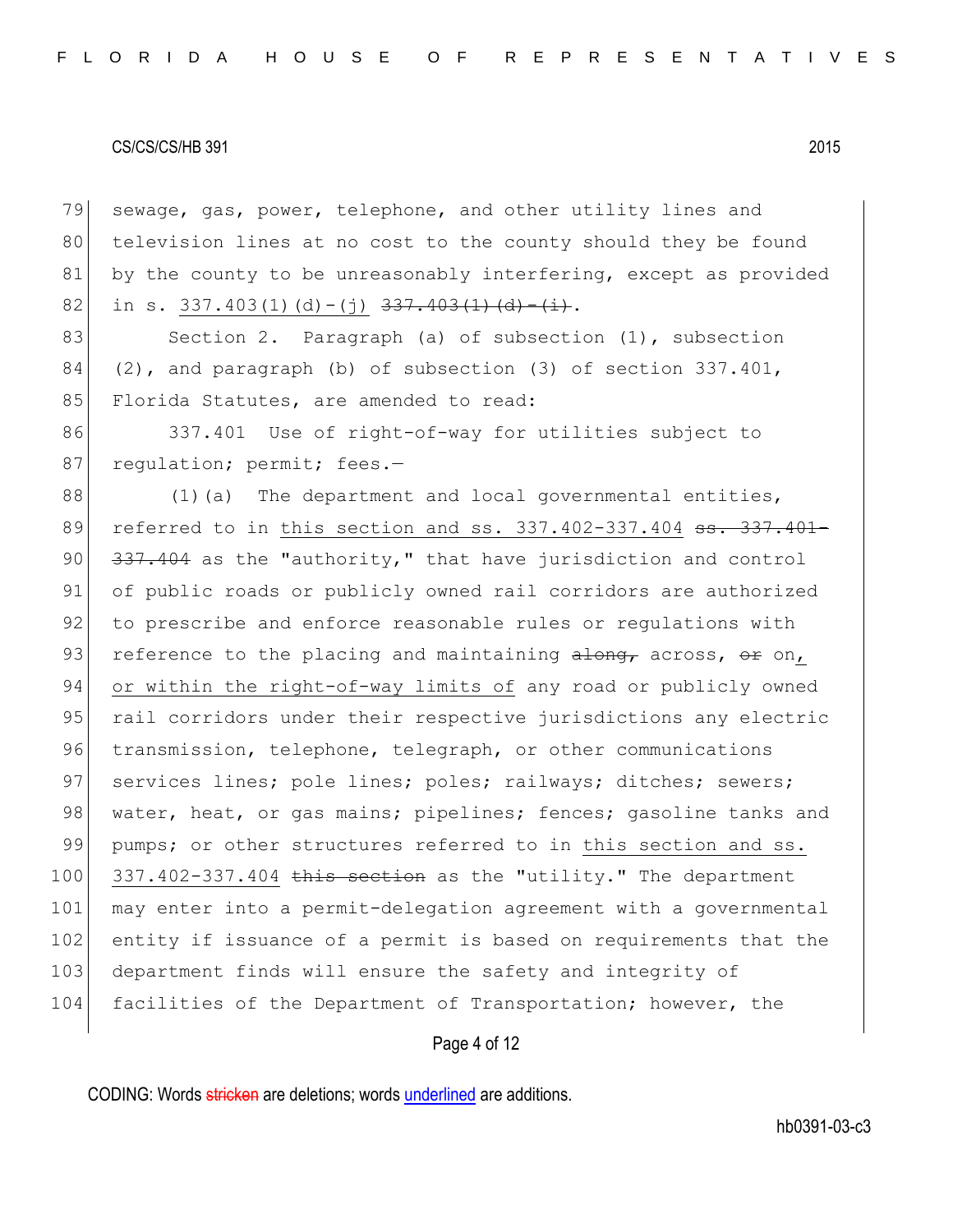105 permit-delegation agreement does not apply to facilities of 106 electric utilities as defined in s. 366.02(2).

107 (2) The authority may grant to any person who is a 108 resident of this state, or to any corporation which is organized 109 under the laws of this state or licensed to do business within 110 this state, the use of a right-of-way for the utility in 111 accordance with such rules or regulations as the authority may 112 adopt. No utility shall be installed, located, or relocated 113 unless authorized by a written permit issued by the authority. 114 However, for public roads or publicly owned rail corridors under 115 the jurisdiction of the department, a utility relocation 116 schedule and relocation agreement may be executed in lieu of a 117 written permit. The permit shall require the permitholder to be 118 responsible for any damage resulting from the issuance of such 119 permit. In exercising its authority over a utility under this 120 section, a municipality or county may not require a utility to 121 provide proprietary maps of facilities that were previously 122 subject to a permit from the authority. The authority may 123 initiate injunctive proceedings as provided in s. 120.69 to 124 enforce provisions of this subsection or any rule or order 125 issued or entered into pursuant thereto.

126 (3)

127 (b) Registration described in paragraph (a) does not 128 establish a right to place or maintain, or priority for the 129 placement or maintenance of, a communications facility in roads 130 or rights-of-way of a municipality or county. Each municipality

# Page 5 of 12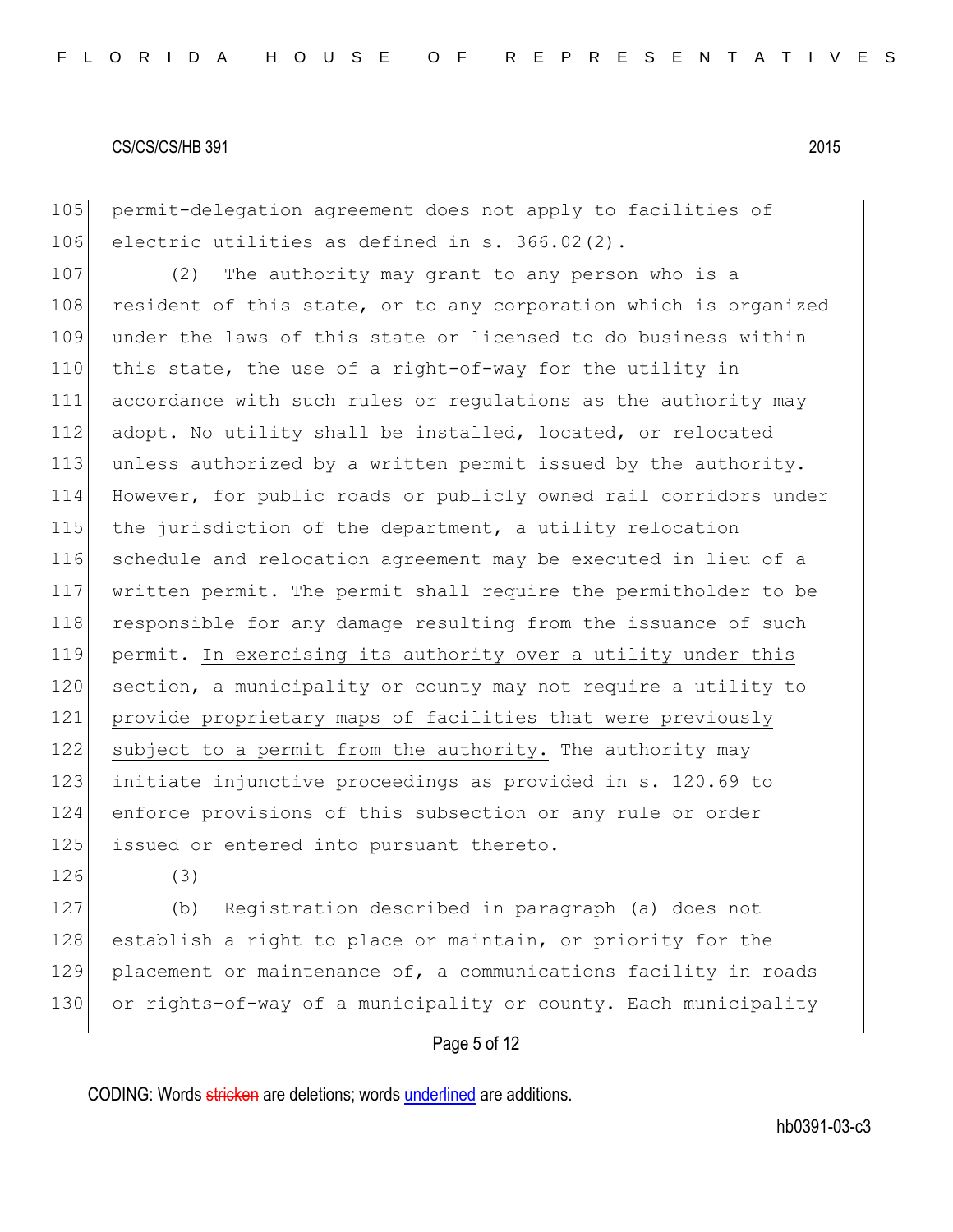and county retains the authority to regulate and manage municipal and county roads or rights-of-way in exercising its 133 police power. Any rules or regulations adopted by a municipality or county which govern the occupation of its roads or rights-of- way by providers of communications services must be related to the placement or maintenance of facilities in such roads or 137 rights-of-way, must be reasonable and nondiscriminatory, and may include only those matters necessary to manage the roads or rights-of-way of the municipality or county. In exercising its 140 authority over providers of communications services under this 141 section, a municipality or county may not require a communications services provider to provide proprietary maps of facilities that were previously subject to a permit from the authority.

145 Section 3. Subsection (1) of section 337.403, Florida 146 Statutes, is amended to read:

147 337.403 Interference caused by utility; expenses.-

148 (1) If a utility that is placed upon, under, over, or 149 within the right-of-way limits of along any public road or 150 publicly owned rail corridor is found by the authority to be 151 unreasonably interfering in any way with the convenient, safe, 152 or continuous use, or the maintenance, improvement, extension, 153 or expansion, of such public road or publicly owned rail 154 corridor, the utility owner shall, upon 30 days' written notice 155 to the utility or its agent by the authority, initiate the work 156 necessary to alleviate the interference at its own expense

# Page 6 of 12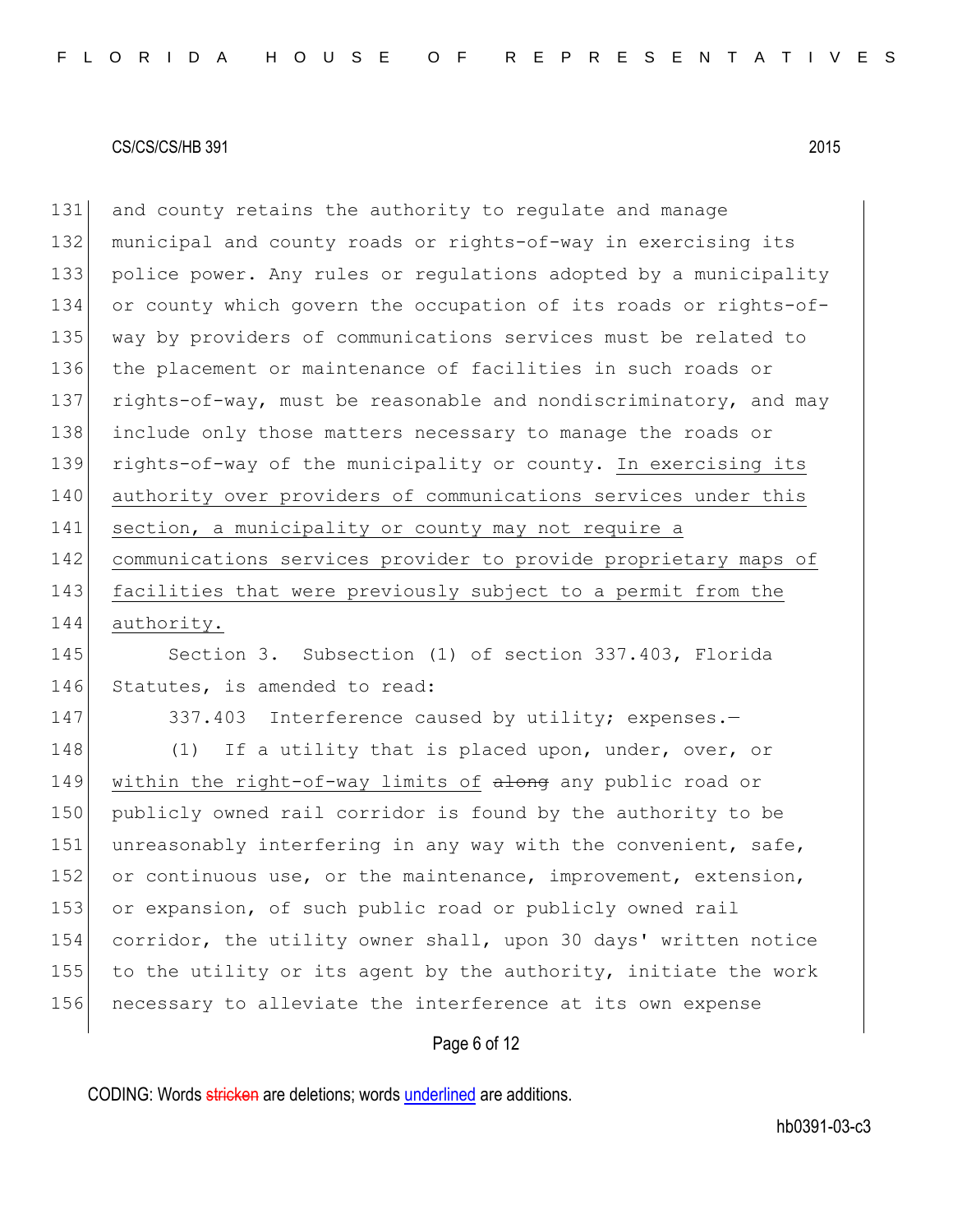157 except as provided in paragraphs (a)-(j)  $\frac{a}{a}$   $\frac{a}{b}$ . The work must 158 be completed within such reasonable time as stated in the notice 159 or such time as agreed to by the authority and the utility 160 owner. If an authority requires the relocation of a utility for 161 purposes not described in this subsection and the utility owner 162 is authorized by state or common law or state or local agreement 163 to place facilities in the public rights-of-way, the authority 164 must bear the cost of relocating the utility. If relocation is 165 required as a condition or result of a project by an entity 166 other than an authority, the entity other than the authority 167 must bear the cost of relocating the utility except to the 168 extent that the relocation would otherwise be required in 169 connection with a transportation improvement identified in the 170 authority's capital improvement schedule and scheduled for 171 construction within 5 years. This subsection does not impair any 172 right of the holder of a private railroad right-of-way or 173 obligate the holder of such private railroad right-of-way to 174 bear the relocation cost in such railroad right-of-way, subject 175 to any agreement between the holder of the private railroad 176 right-of-way and a utility that otherwise allocates such 177 relocation cost. This subsection also does not affect a lawfully 178 issued permit or lawful contract entered into between an 179 authority and a utility before April 15, 2015. To the extent 180 that an authority is required by this subsection to bear the 181 cost of relocating a utility, the authority shall pay the entire 182 expense properly attributable to such work after deducting any

Page 7 of 12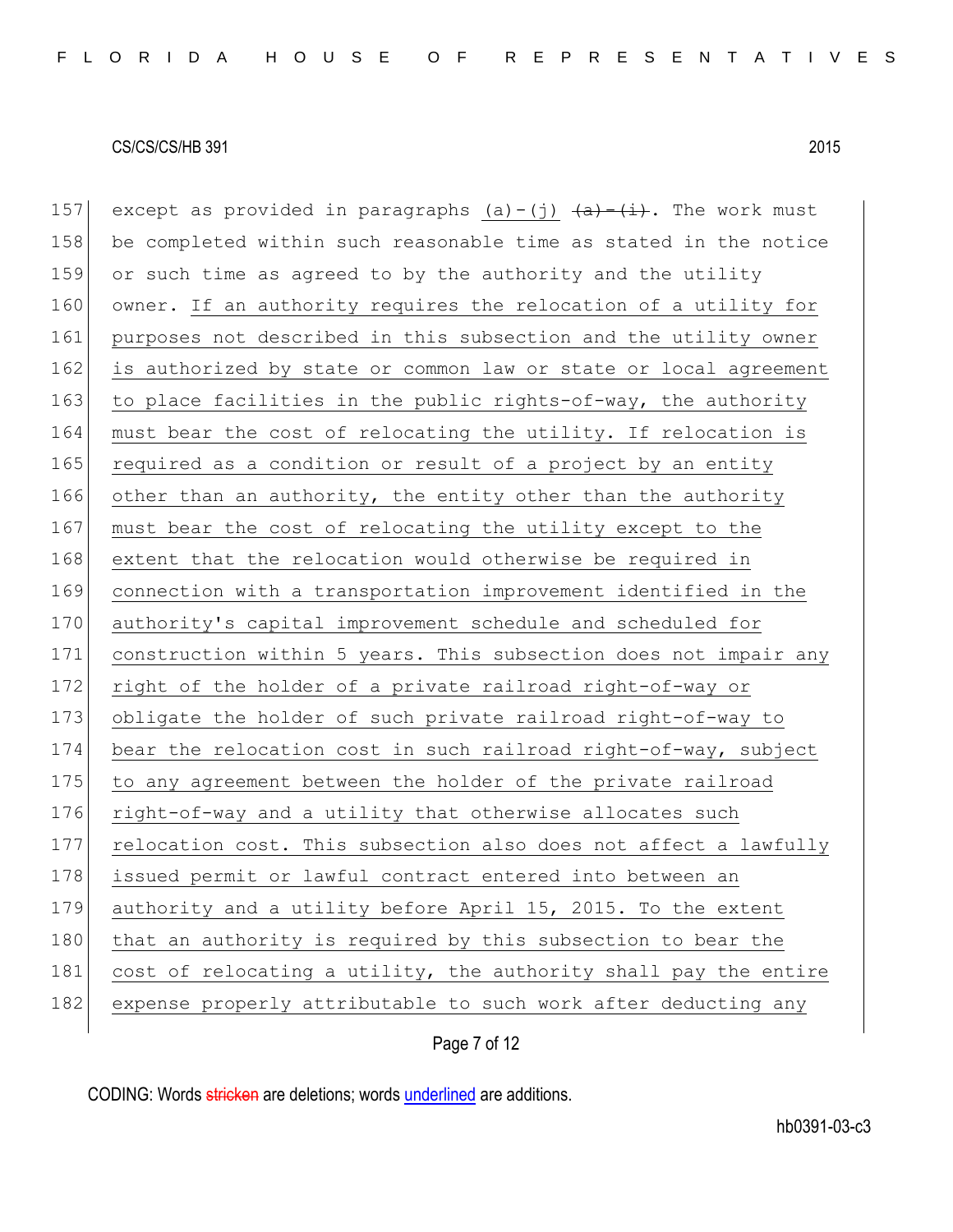# 183 increase in the value of a new facility and any salvage value 184 derived from an old facility.

185 (a) If the relocation of utility facilities, as referred 186 to in s. 111 of the Federal-Aid Highway Act of 1956, Pub. L. No. 187 84-627, is necessitated by the construction of a project on the 188 federal-aid interstate system, including extensions thereof 189 within urban areas, and the cost of the project is eligible and 190 approved for reimbursement by the Federal Government to the 191 extent of 90 percent or more under the Federal Aid Highway Act, 192 or any amendment thereof, then in that event the utility owning 193 or operating such facilities shall perform any necessary work 194 upon notice from the department, and the state shall pay the 195 entire expense properly attributable to such work after 196 deducting therefrom any increase in the value of a new facility 197 and any salvage value derived from an old facility.

198 (b) When a joint agreement between the department and the 199 utility is executed for utility work to be accomplished as part 200 of a contract for construction of a transportation facility, the 201 department may participate in those utility work costs that 202 exceed the department's official estimate of the cost of the 203 work by more than 10 percent. The amount of such participation 204 is limited to the difference between the official estimate of 205 all the work in the joint agreement plus 10 percent and the 206 amount awarded for this work in the construction contract for 207 such work. The department may not participate in any utility 208 work costs that occur as a result of changes or additions during

## Page 8 of 12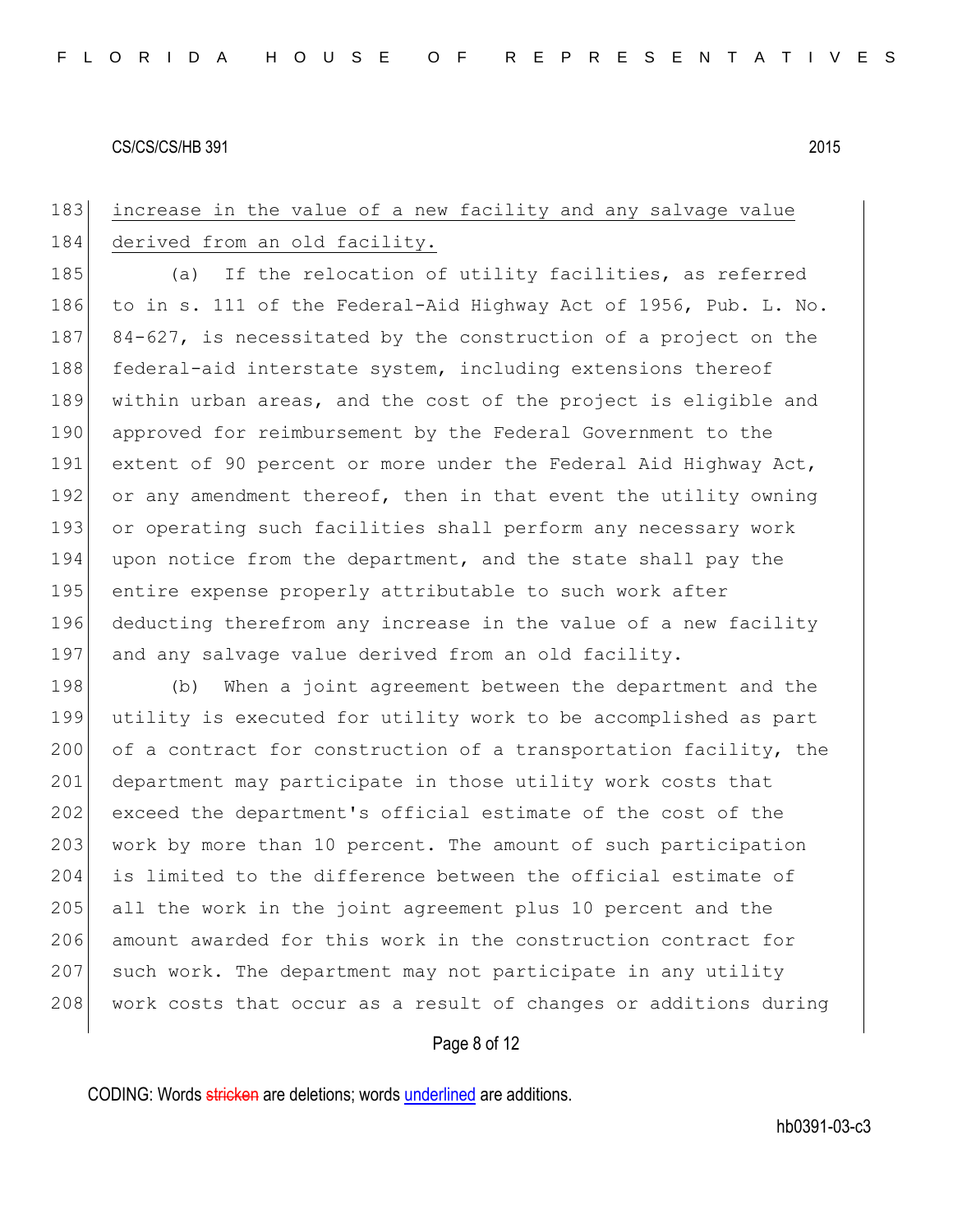209 the course of the contract.

210 (c) When an agreement between the department and utility 211 is executed for utility work to be accomplished in advance of a 212 contract for construction of a transportation facility, the 213 department may participate in the cost of clearing and grubbing 214 necessary to perform such work.

215 (d) If the utility facility was initially installed to 216 exclusively serve the authority or its tenants, or both, the 217 authority shall bear the costs of the utility work. However, the 218 authority is not responsible for the cost of utility work 219 related to any subsequent additions to that facility for the 220 purpose of serving others. For a county or municipality, if such 221 utility facility was installed in the right-of-way as a means to 222 serve a county or municipal facility on a parcel of property 223 adjacent to the right-of-way and if the intended use of the 224 county or municipal facility is for a use other than 225 transportation purposes, the obligation of the county or 226 municipality to bear the costs of the utility work shall extend 227 only to utility work on the parcel of property on which the 228 facility of the county or municipality originally served by the 229 utility facility is located.

230 (e) If, under an agreement between a utility and the 231 authority entered into after July 1, 2009, the utility conveys, 232 subordinates, or relinquishes a compensable property right to 233 the authority for the purpose of accommodating the acquisition 234 or use of the right-of-way by the authority, without the

## Page 9 of 12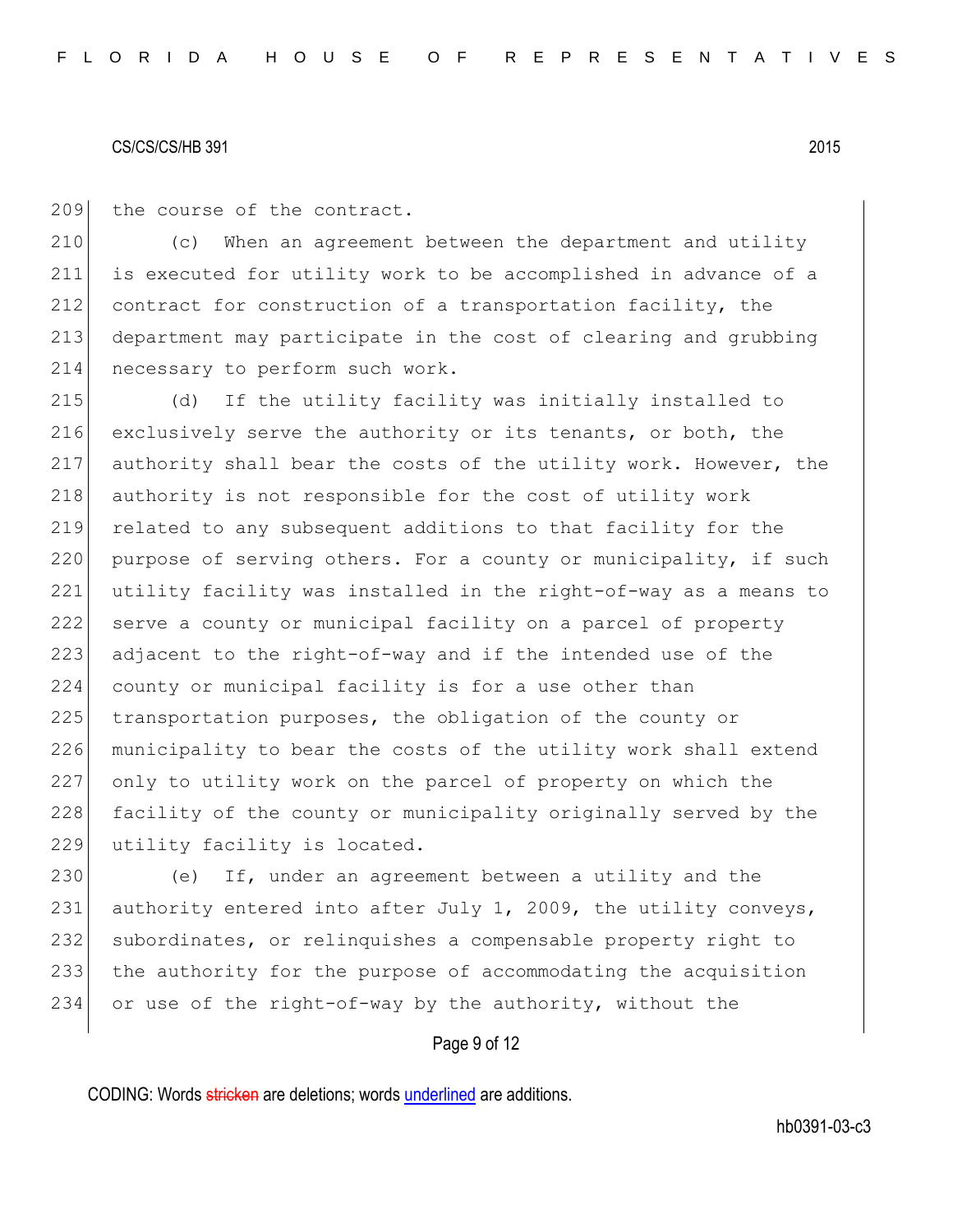235 agreement expressly addressing future responsibility for the 236 cost of necessary utility work, the authority shall bear the 237 cost of removal or relocation. This paragraph does not impair or 238 restrict, and may not be used to interpret, the terms of any 239 such agreement entered into before July 1, 2009.

240 (f) If the utility is an electric facility being relocated 241 underground in order to enhance vehicular, bicycle, and 242 pedestrian safety and in which ownership of the electric 243 facility to be placed underground has been transferred from a 244 private to a public utility within the past 5 years, the 245 department shall incur all costs of the necessary utility work.

 (g) An authority may bear the costs of utility work required to eliminate an unreasonable interference when the 248 utility is not able to establish that it has a compensable property right in the particular property where the utility is located if:

251 1. The utility was physically located on the particular 252 property before the authority acquired rights in the property;

253 2. The utility demonstrates that it has a compensable property right in adjacent properties along the alignment of the utility or, after due diligence, certifies that the utility does not have evidence to prove or disprove that it has a compensable property right in the particular property where the utility is 258 located; and

259 3. The information available to the authority does not 260 establish the relative priorities of the authority's and the

# Page 10 of 12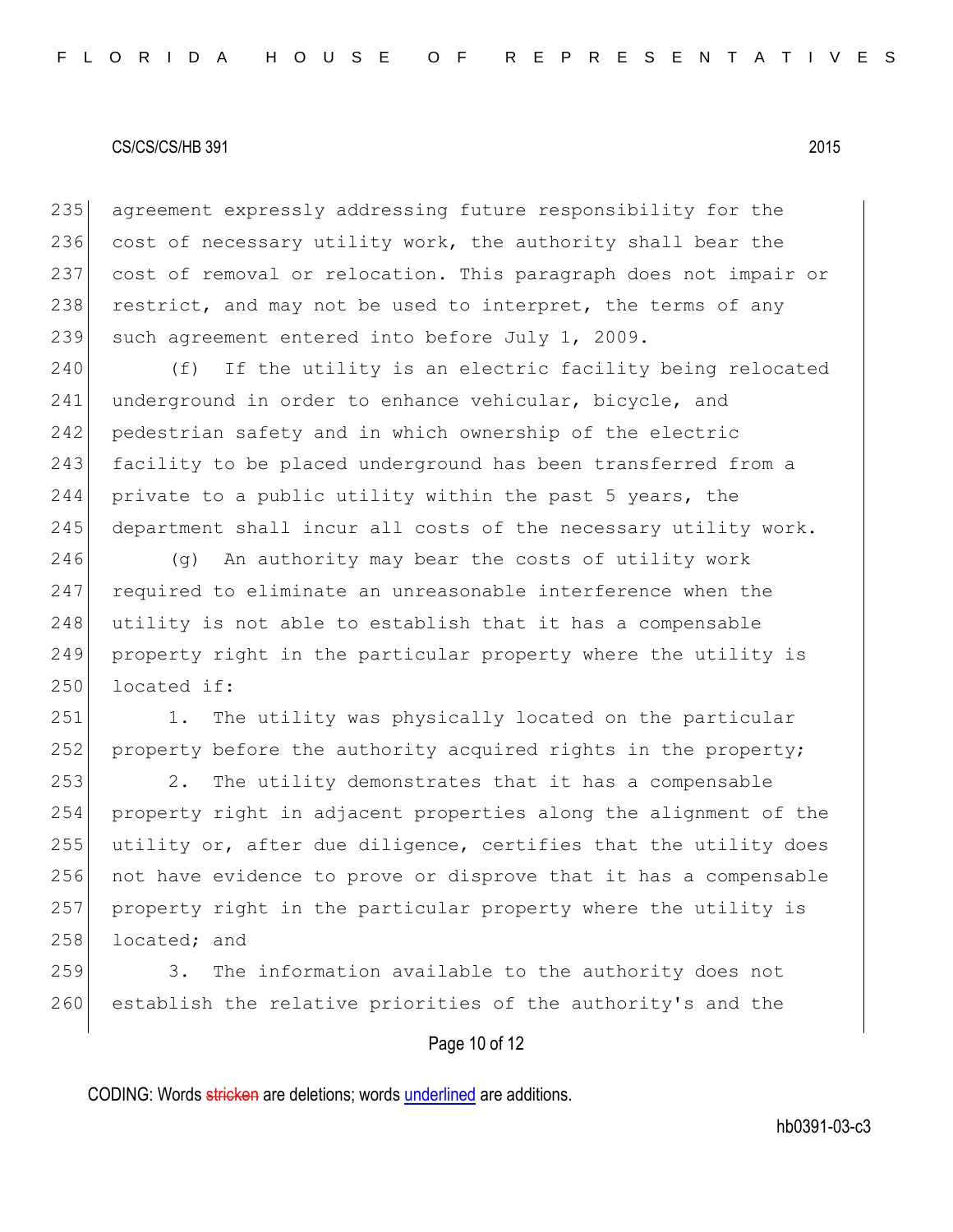261 utility's interests in the particular property.

 (h) If a municipally owned utility or county-owned utility 263 is located in a rural area of critical economic concern, as defined in s. 288.0656(2), and the department determines that the utility is unable, and will not be able within the next 10 years, to pay for the cost of utility work necessitated by a department project on the State Highway System, the department 268 may pay, in whole or in part, the cost of such utility work 269 performed by the department or its contractor.

270 (i) If the relocation of utility facilities is 271 necessitated by the construction of a commuter rail service 272 project or an intercity passenger rail service project and the 273 cost of the project is eligible and approved for reimbursement 274 by the Federal Government, then in that event the utility owning 275 or operating such facilities located by permit on a department-276 owned rail corridor shall perform any necessary utility 277 relocation work upon notice from the department, and the 278 department shall pay the expense properly attributable to such 279 utility relocation work in the same proportion as federal funds 280 are expended on the commuter rail service project or an 281 intercity passenger rail service project after deducting 282 therefrom any increase in the value of a new facility and any 283 salvage value derived from an old facility. In no event shall 284 the state be required to use state dollars for such utility 285 relocation work. This paragraph does not apply to any phase of 286 the Central Florida Commuter Rail project, known as SunRail.

# Page 11 of 12